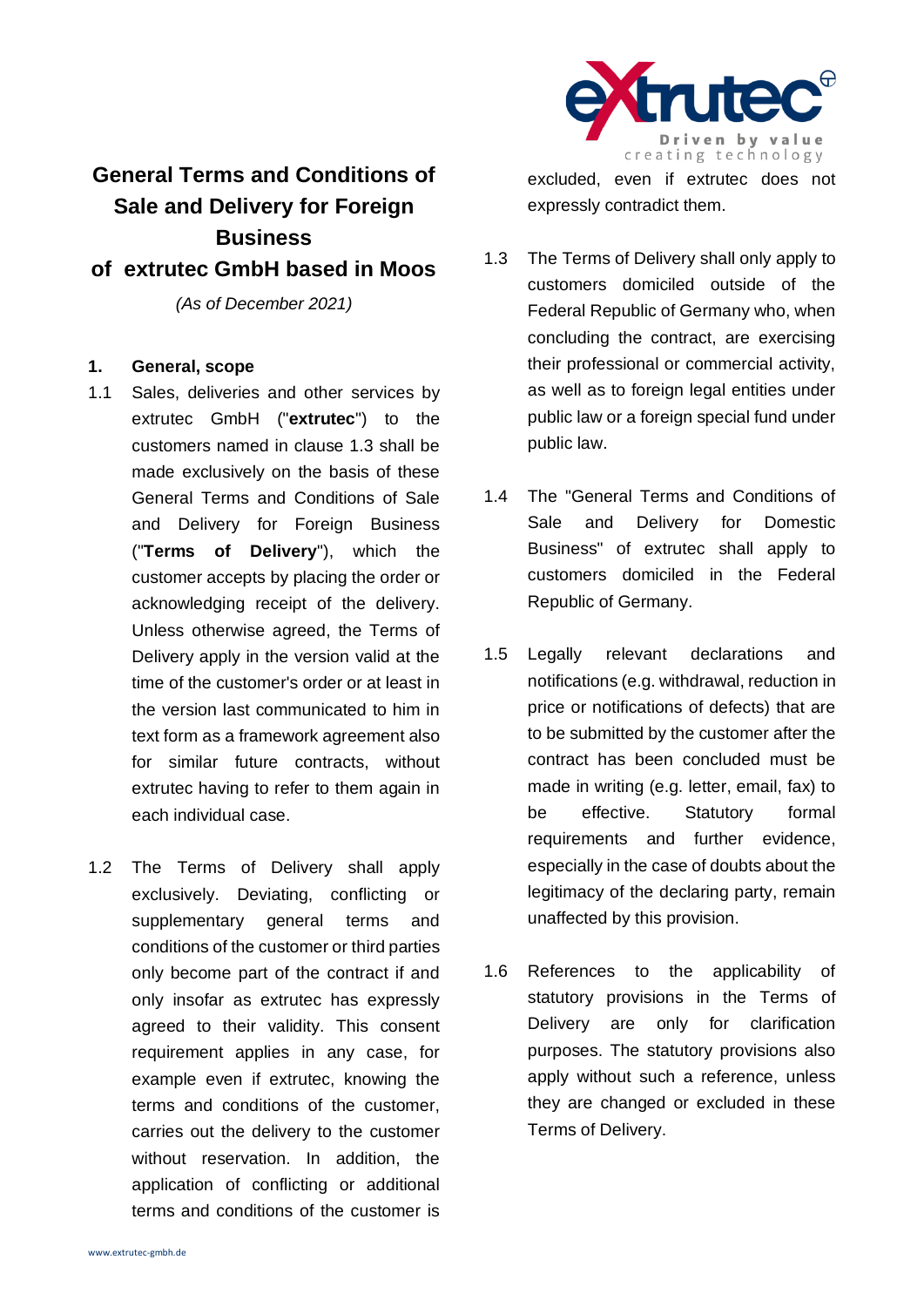

## **2. Conclusion of contract, content of the contract**

- 2.1 Offers of extrutec are subject to change and non-binding. This shall also apply if extrutec provides the customer with catalogues, technical documentation (e.g. drawings, plans, calculations, etc.), other product descriptions or documents - also in electronic form -.
- 2.2 The order of the goods by the customer is considered a binding contract offer. Unless otherwise stated in the order, extrutec is entitled to accept this contract offer within 2 weeks of receipt.
- 2.3 A contract shall only be concluded by the order confirmation of extrutec and shall be governed exclusively by the contents of the order confirmation and these Terms of Delivery. extrutec may also declare acceptance by delivering the goods to the customer.
- 2.4 Verbal promises made by extrutec prior to the conclusion of the contract shall not be legally binding and verbal agreements between the contracting parties shall be replaced by the written contract unless it is expressly stated in each case that they shall continue to be binding.
- **3. Product descriptions, offer documents, reservation of right of modification**
- 3.1 Information in catalogs, price lists, brochures and other information material provided to the customer by extrutec (e.g. drawings and illustrations) as well as information describing the product (e.g. weights, dimensions, utility values, load-

bearing capacity, tolerances and technical data) are only approximate unless the usability for the contractually intended purpose requires exact conformity. They are not guaranteed characteristics, but rather descriptions or identifications of the delivery or service. Guarantees must be expressly agreed in writing.

- 3.2 extrutec reserves the right to make material changes and other deviations customary in the trade and deviations that occur due to legal regulations or represent technical improvements, as well as the replacement of components with equivalent parts, as long as they do not impair the usability for the contractually intended purpose, as far as the agreed function and visual appearance are not changed thereby and the change is reasonable for the customer. Further changes require the consent of the customer.
- 3.3 Further changes or additions to the agreements made, including these Terms of Delivery, must be made in writing in order to be effective. To comply with the written form, transmission by telecommunication is sufficient, in particular by fax or e-mail, provided a copy of the signed declaration is sent. With the exception of managing directors or authorized signatories, the employees of extrutec are not entitled to make verbal agreements deviating from the written agreement.
- 3.4 extrutec reserves all possibly existing property rights, copyrights, name rights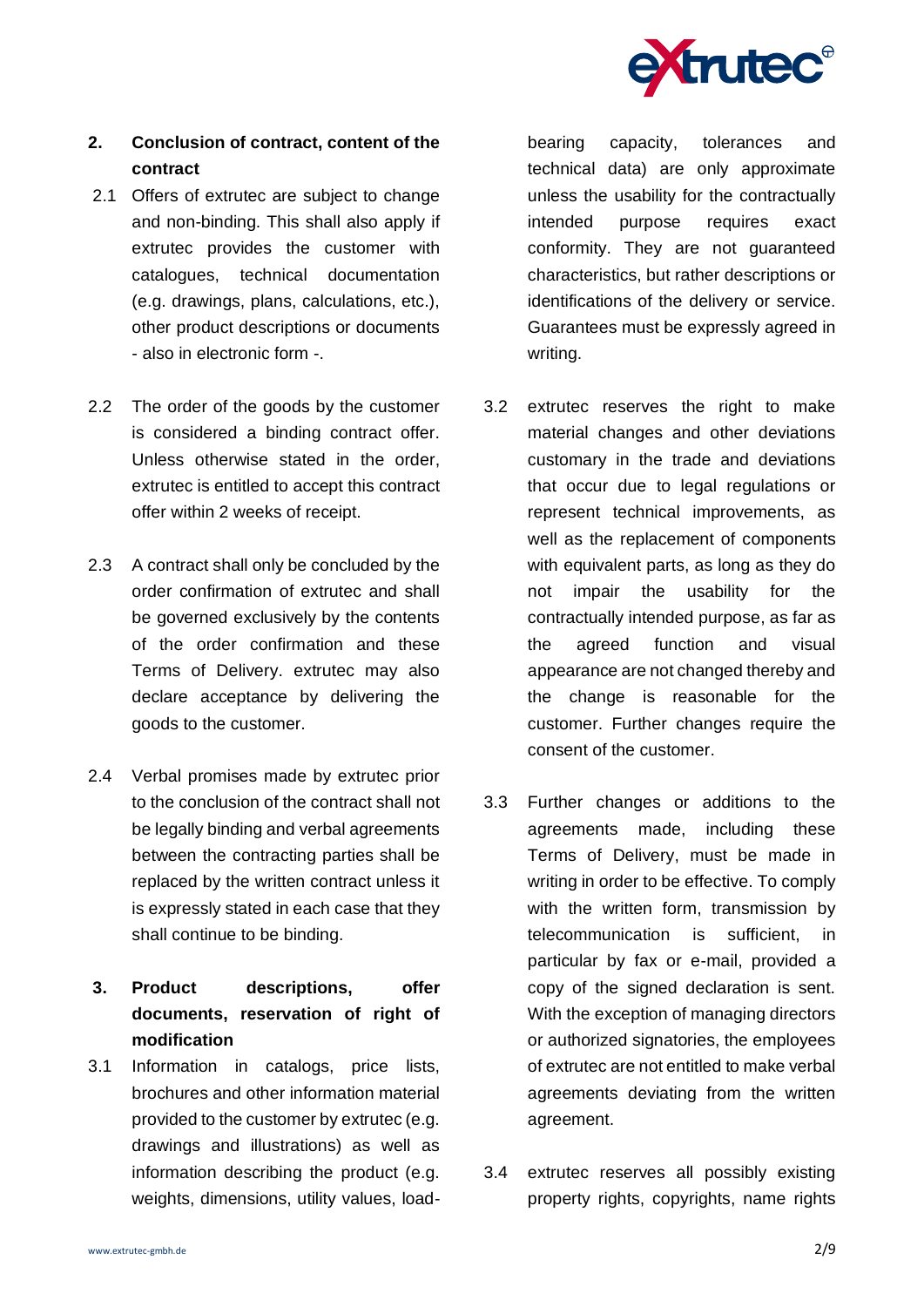

and intellectual property rights to the documents, models, tools and other objects handed over to the customer, in particular cost estimates and samples. The customer may not make these documents and objects available to third parties, either as such or in terms of content, disclose them, use them itself or through third parties or reproduce them without the express consent of extrutec. At the request of extrutec, it shall return these documents and items to extrutec in full and destroy any copies made if they are no longer required by it in the ordinary course of business or if negotiations do not lead to the conclusion of a contract. An exception to this is the storage of electronically provided data for the purpose of normal data backup. The aforementioned documents and items are to be kept secret from third parties, even after the termination of the contract. The obligation to maintain confidentiality shall not expire until the knowledge contained in the documents provided is generally known.

# **4. Delivery and performance deadlines and dates**

- 4.1 Delivery and performance deadlines and dates promised by extrutec (also in order confirmations) are only binding if extrutec has expressly promised or agreed a fixed period or a fixed date in writing.
- 4.2 Agreed delivery and performance periods shall commence upon conclusion of the contract, but not before the customer has provided the documents, releases and complete clarification of any product-related questions to be

answered by the customer as well as the details of the desired services to be provided by the customer, in particular the desired equipment of the delivery item.

- 4.3 Delivery and performance deadlines shall be deemed to have been met if the circumstances causing the transfer of risk (clause 5.3) have occurred prior to their expiry. The same applies to compliance with delivery and performance dates. In the event of delays in delivery for which extrutec is responsible, extrutec shall only be liable to the extent specified in clause 9.
- 4.4 Insofar as extrutec is unable to meet delivery and perfomance deadlines and dates due to force majeure (e.g. war, acts of terrorism, riots, pandemics or similar events) or other events that were unforeseeable, unavoidable and beyond the control and responsibility of extrutec at the time of the conclusion of the contract (e.g. operational disruptions of all kinds, difficulties in the procurement of materials or energy, transport delays, strikes, lawful lockouts, lack of labor, energy or raw materials, difficulties in obtaining the necessary official permits or official measures or the lack of, incorrect or late delivery by suppliers, attacks by third parties on the IT system of extrutec despite taking the usual care, obstacles due to applicable regulations of foreign trade law), the delivery and performance deadlines and dates shall be extended or postponed (nonavailability of the service) - even during a delay - for the duration of the disruption.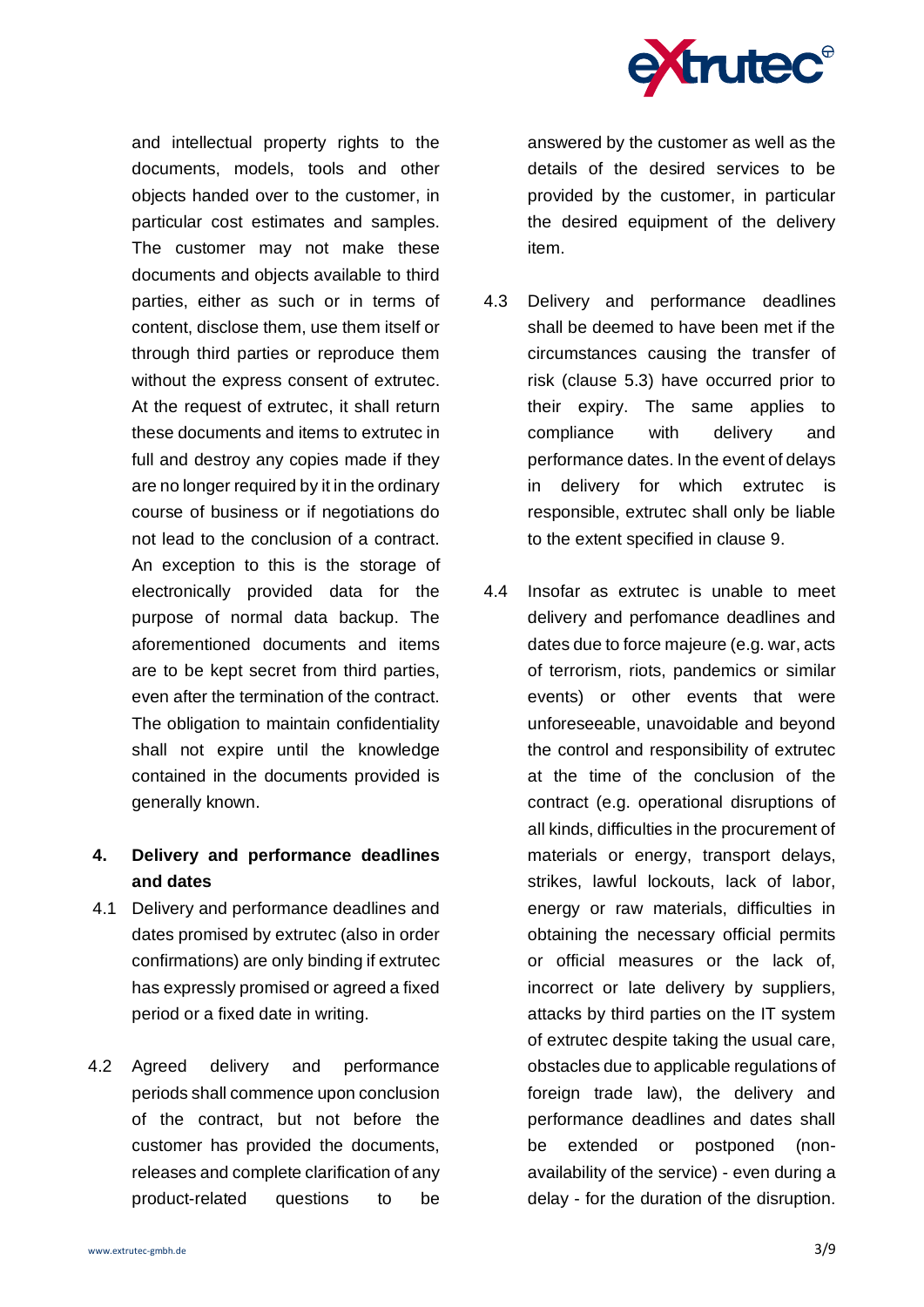

extrutec shall notify the customer immediately of the beginning and the end of the disruption. If the disruption lasts longer than three months or if it is determined that it will last longer than three months, both contracting parties can withdraw from the contract. Any consideration already provided by the customer will be reimbursed immediately by extrutec. For delivery items which extrutec does not produce itself, the correct and timely self-delivery is reserved.

- **5. Scope of delivery, shipping, transfer of risk, acceptance and transport insurance**
- 5.1 The place of delivery shall be determined according to the delivery clauses agreed between extrutec and the customer, which shall be interpreted according to the current version of the Incoterms. Unless a special delivery clause has been agreed, delivery shall always be EXW in accordance with the current version of the Incoterms at the registered office of extrutec. If the goods are transported to the customer, this shall be done at the customer's risk. The choice of the mode of shipment and the shipping route is at the free discretion of extrutec.
- 5.2 extrutec can make partial deliveries and / or partial services for justified reasons, provided that this is reasonable for the customer, the delivery of the remaining ordered goods is ensured and the customer does not incur any significant additional expenses or costs (unless extrutec agrees to bear these costs).
- 5.3 Unless otherwise agreed, the risk shall pass to the customer at the time the goods were made available to it. If the goods are transported to the customer, the risk shall pass to the customer at the latest when the first carrier takes delivery of the goods. If the transport of the goods is delayed due to circumstances for which extrutec is not responsible, the risk shall pass to the customer upon notification of readiness for shipment or acceptance.
- 5.4 Transport insurance coverage is only provided on request and at the customer's expense. In case of damage, extrutec assigns the claims from the insurance to the customer step by step against performance of the contractual service by the customer (including reimbursement of the insurance premium).
- 5.5 The acceptance must take place immediately on the acceptance date, alternatively after notification by extrutec of readiness for acceptance. The customer may not refuse acceptance in the event of an insignificant defect. Insofar as an acceptance has to take place, the purchased item shall be deemed to have been accepted if
	- the delivery and, if extrutec also owes the installation, the installation has been completed,
	- extrutec has notified the customer of this with reference to this fiction of acceptance and has requested the customer to accept the goods,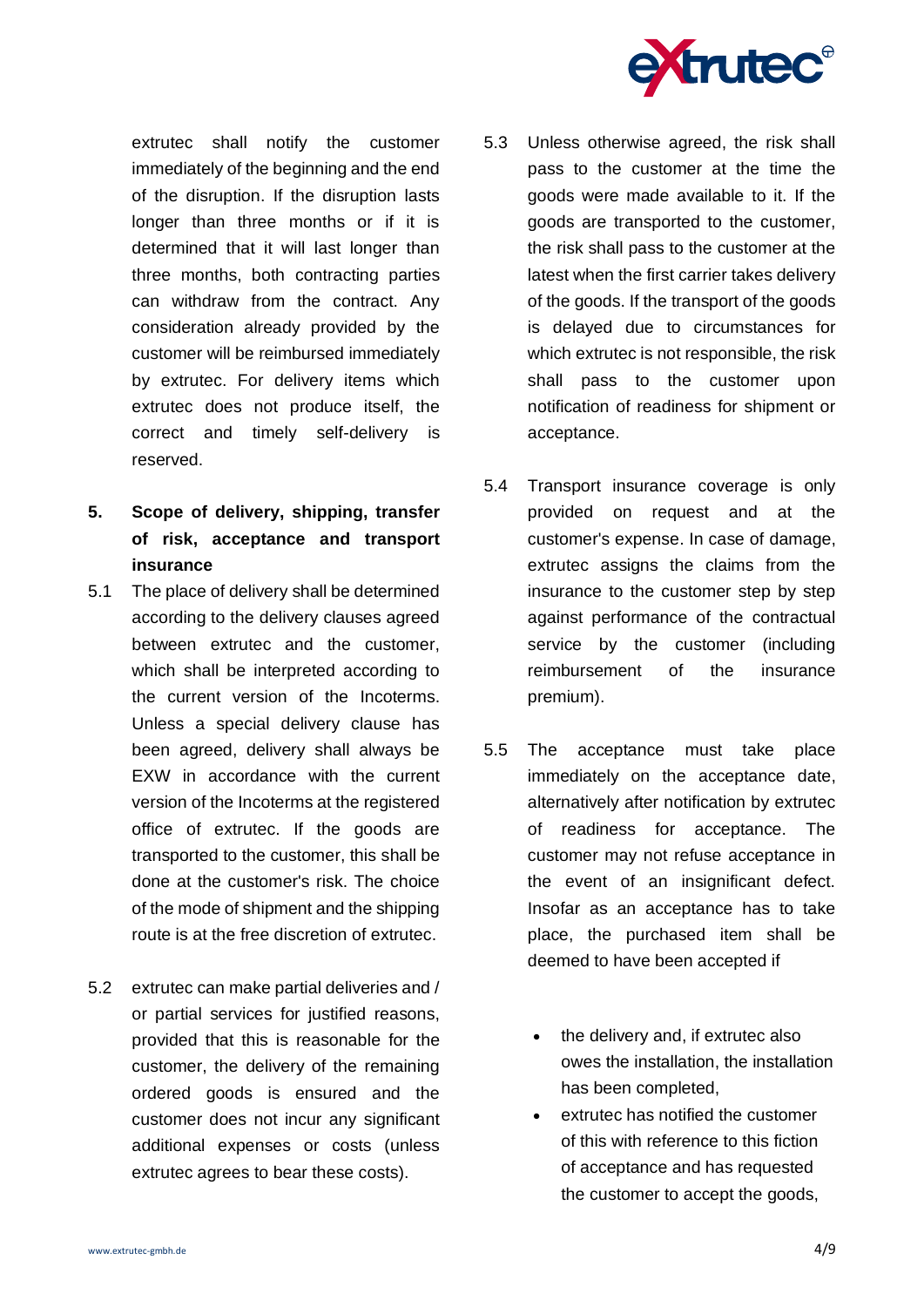

- twelve working days have elapsed since delivery or installation or the customer has started to use the purchased item (e.g. has put the delivered system into operation) and in this case six working days have elapsed since delivery or installation and
- the customer has failed to accept the goods within this period for a reason other than a defect notified to extrutec which makes the use of the purchased item impossible or significantly impairs it.
- 5.6 In the event that the customer is in default of acceptance with regard to the delivery items, extrutec shall be entitled to charge the customer for all necessary additional expenses incurred due to the untimely acceptance of the delivery items. In the case of storage on the premises of extrutec, storage costs in the amount of 2% of the sales value of the goods per month shall be charged.

#### **6. Prices**

- 6.1 In the absence of a special agreement, the prices quoted are ex works (EXW) for the scope of services and deliveries listed in the order confirmations plus packaging, shipping, insurance and the taxes and other charges associated with the delivery. Additional or special services will be charged separately. Payments shall be made in the currency stated in the offer or in the order confirmation of extrutec.
- 6.2 The statutory value added tax is not included in the prices of extrutec; it shall

be shown separately in the invoice at the statutory rate.

- 6.3 Insofar as the agreed prices are based on the list prices of extrutec and delivery is to take place more than four months after the conclusion of the contract, the list prices of extrutec valid at the time of delivery shall apply (in each case less an agreed percentage or fixed discount).
- 6.4 If extrutec has taken over the installation or assembly, the customer shall bear not only the agreed remuneration but also all necessary additional costs such as travel and transport costs.

# **7. Payment terms, creditworthiness of the customer**

- 7.1 Unless otherwise agreed, invoices from extrutec are due for payment by the customer 14 days after the invoice date without any deduction. Payment shall only be deemed to have been made when extrutec can dispose of the amount without recourse (receipt of payment).
- 7.2 extrutec shall be entitled to issue partial invoices for partial deliveries and / or services within the meaning of clause 5.2.
- 7.3 Bills of exchange and checks shall only be accepted as a means of payment by extrutec after a special agreement between the contracting parties. In these cases, payment shall only be deemed to have been made after unconditional crediting to the specified account of extrutec. All costs incurred with payment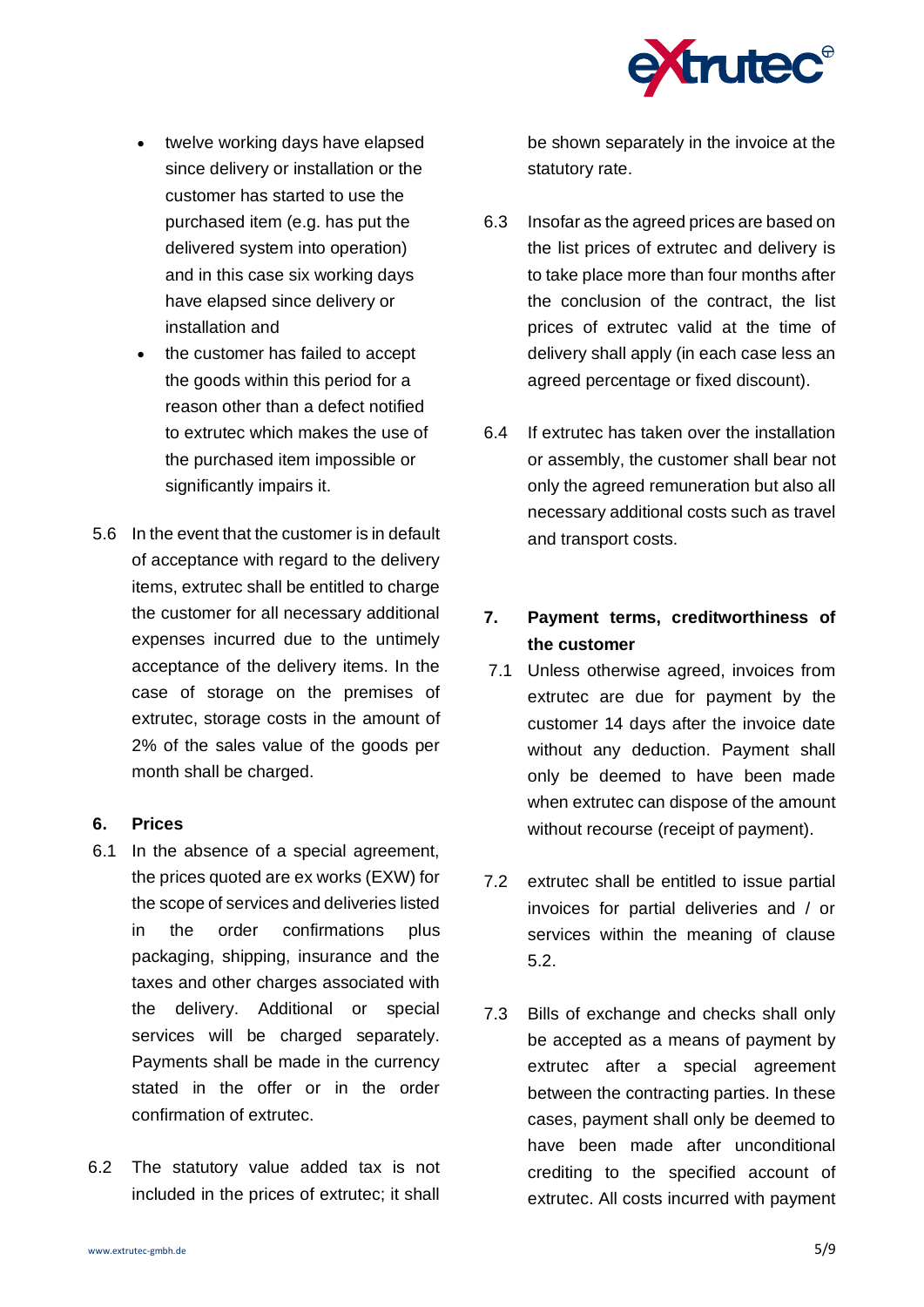

by bill of exchange or check plus statutory value added tax shall be borne by the customer and shall be due immediately.

- 7.4 The customer is only entitled to set-off or to assert a right of retention if its counterclaim is undisputed, acknowledged or legally established.
- 7.5 The customer shall be in default of payment upon expiry of the payment period specified in clause 7.1. If the customer is in default of payment, extrutec shall be entitled, without prejudice to other legal remedies, to demand interest at the rate of 7% p.a. The assertion of further damage caused by default remains unaffected.
- 7.6 If, after the conclusion of the contract, extrutec becomes aware of circumstances which justify reasonable doubts about the solvency or creditworthiness of the customer and which jeopardize the payment claim of extrutec under the contract, extrutec shall be entitled to perform outstanding deliveries and / or services only if the customer makes an advance payment or provides security and the customer has settled any other due claims from the business relationship that are economically related. Furthermore, extrutec shall be entitled to withdraw from the contract in whole or in part and to claim damages if the customer fails to perform the aforementioned services after expiration of a reasonable period of time.
- 7.7 Unless otherwise agreed, the payments of the customer received by extrutec shall settle the customer's debts in the order of their due date in accordance with clause 7.1.
- 7.8 If no credit insurance can be obtained for the customer, extrutec shall be entitled to demand advance payment.
- **8. Obligation to examine, defectiveness, notice of defects, rights of the customer in the event of defects**
- 8.1 The customer shall inspect the delivery items immediately after their delivery to the customer and shall immediately notify extrutec in writing of any defects visible upon delivery of the delivery items, at the latest within one week after delivery, and shall precisely describe the type of defect. The customer shall notify extrutec in writing of hidden defects within a period of one week after the time when it has discovered them or should have discovered them. Otherwise, the customer loses his claims for defects in relation to these defects, regardless of the reasons given by the customer for the non-compliance with these requirements. The timely dispatch of the written notification of defects by the customer shall be sufficient for compliance with the aforementioned weekly deadlines, provided that the notice of defects sent in due time has actually been received by extrutec.
- 8.2 Unless otherwise stated in the contract, a defect shall not be deemed to exist if the delivery item does not comply with the technical and other standards applicable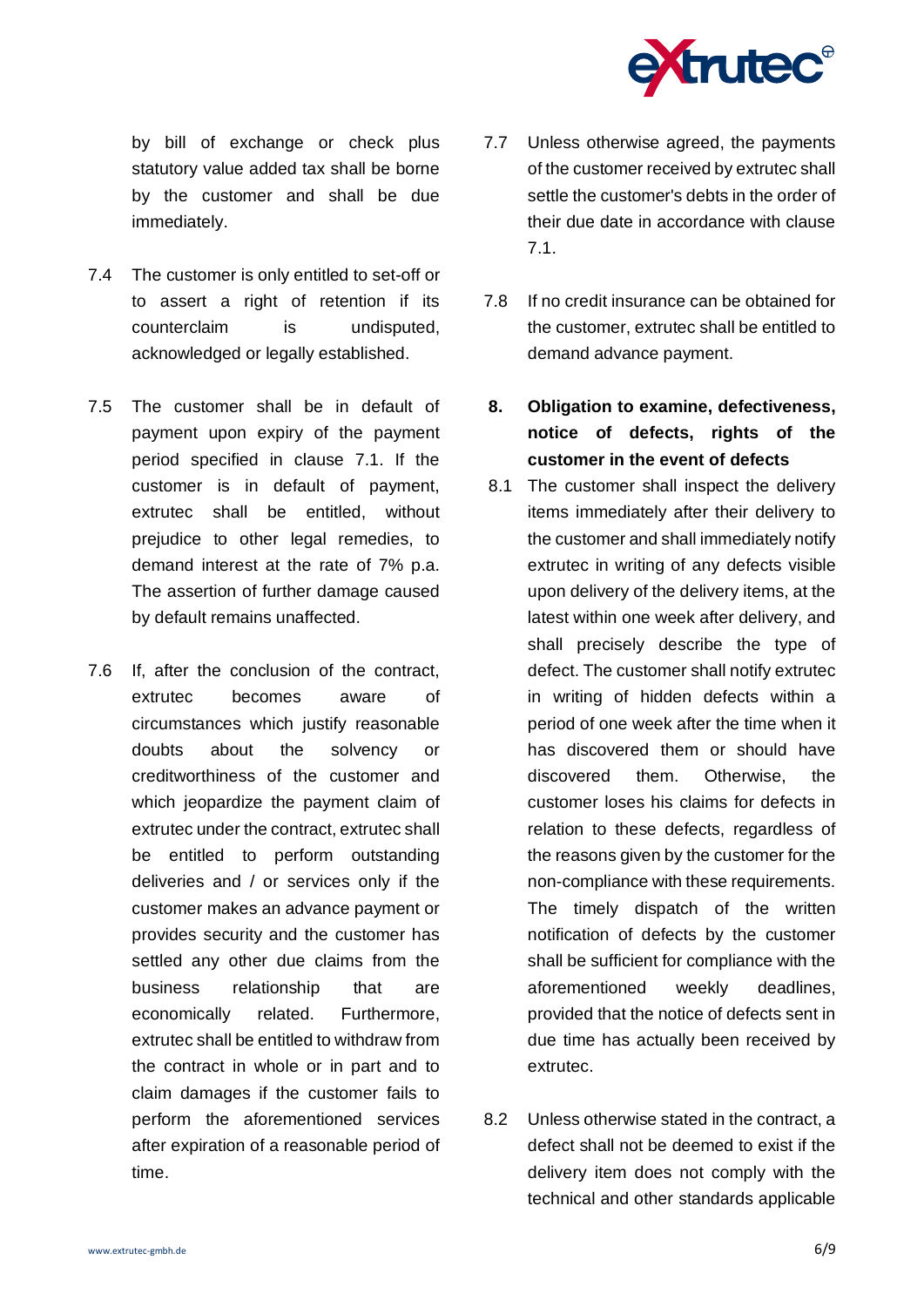

in the country of destination or if the delivery item is not suitable for purposes for which comparable goods are usually used. Deviations in the surface, structure and color of individual parts of the delivery shall also not constitute a defect, provided they are due to production technology and are reasonable.

- 8.3 If a defect of the delivery item cannot be determined after a notice of defect by the customer, the customer shall reimburse extrutec for the costs incurred in connection with the inspection of the delivery item.
- 8.4 In case of a defectiveness of the delivery item, extrutec shall be entitled to remedy the defect by rectification or replacement delivery.
- 8.5 Insofar as the defectiveness of the delivery item is not remedied within a reasonable period of time by rectification or replacement, the customer may demand a reduction in the purchase price.
- 8.6 In the event of a defect in the delivery item, the customer shall not be entitled to withdraw from the contract instead of reducing the purchase price in accordance with clause 8.5 unless the defect constitutes a material breach of duty. There shall be no material breach of contract if the lack of conformity is remedied within a reasonable grace period set by the customer which must be at least six weeks.
- 8.7 The customer's rights in the event of defects in the delivery item shall expire within twelve months after delivery of the delivery item to the customer.
- 8.8 In case of defects in components of other manufacturers that extrutec cannot remove for reasons of licensing or factual reasons, extrutec shall, at its option, assert its warranty claims against the manufacturers and suppliers for the account of the customer or assign them to the customer. In the case of such defects, warranty claims against extrutec only exist under the other conditions and in accordance with these Terms of Delivery if the legal enforcement of the aforementioned claims against the manufacturer and supplier was unsuccessful or, for example, due to insolvency, is futile. During the duration of the legal dispute, the statute of limitations of the relevant warranty claims of the customer against extrutec shall be suspended.
- 8.9 A delivery of used items agreed with the customer in individual cases shall be made to the exclusion of any warranty for material defects.
- 8.10 The customer shall be obliged to grant extrutec the opportunity for subsequent performance within a reasonable period of time.

## **9. Liability, compensation for damages**

9.1 extrutec shall be liable to the customer for damages - in particular for consequential damages due to delated delivery and / or performance or defectiveness of the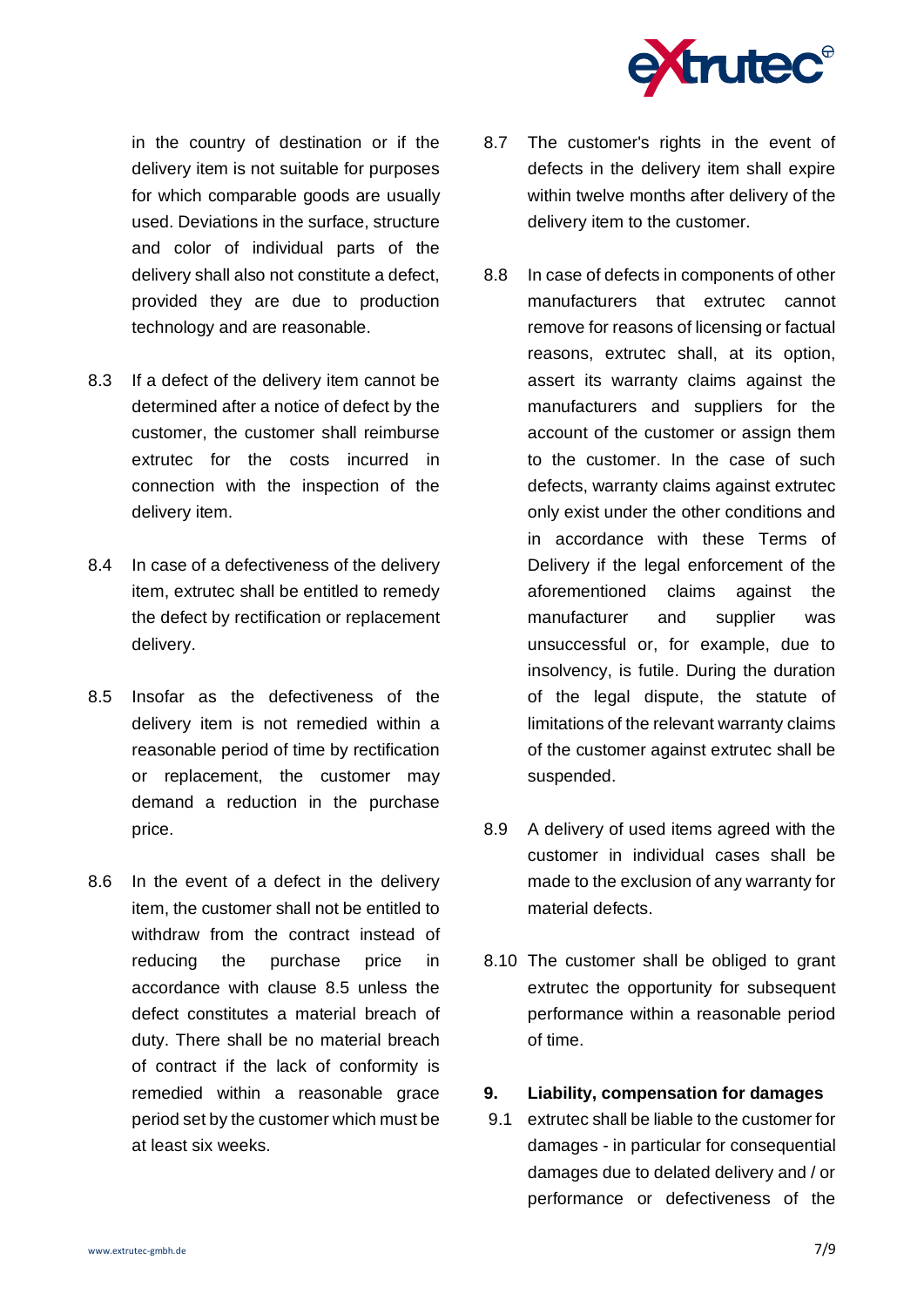

delivery item - only in case of gross negligence or intent.

- 9.2 Subject to the provision of clause 9.3, extrutec shall be liable in accordance with the statutory and contractually nonmodifiable product liability rules.
- 9.3 If a third party, who has acquired the delivery item from the customer or via one or more intermediary sellers in the sales chain, raises claims against extrutec because of an alleged product defect of the delivery item in accordance with the provisions of foreign law, the customer undertakes to indemnify extrutec from all claims of the third party asserted in or out of court, insofar as the delivery item complied with the technical and other standards applicable in the Federal Republic of Germany with regard to product safety and thus no defectiveness of the delivery item existed in relation to the customer.
- 9.4 Insofar as the liability of extrutec is excluded or limited on the basis of the above provisions, this shall also apply to the personal liability of the employees, workers, representatives and agents of extrutec.
- 9.5 The customer can only withdraw or terminate due to a breach of duty, which does not consist of a defect, if extrutec is responsible for the breach of duty. A free right of termination of the customer is excluded.
- 9.6 Insofar as extrutec provides technical information or acts in an advisory capacity and this information or advice is

not part of the contractually agreed scope of services owed by extrutec, this shall be done free of charge and with the exclusion of any liability.

#### **10. Retention of title**

- 10.1 The delivery item shall remain the property of extrutec until the purchase price has been paid in full by the customer within the meaning of clause 7.1.
- 10.2 The customer shall be obliged to take all necessary measures to preserve the retention of title in accordance with clause 10.1 or a functionally equivalent security interest recognized in the country of destination (registered office of the customer). If the customer violates this obligation, this shall constitute a material breach of contract.

## **11. Intellectual Property rights**

- 11.1 In accordance with this clause 11, extrutec guarantees that the delivery item is free of industrial property rights or copyrights of third parties. Each contracting party shall immediately notify the other contracting party in writing if claims are asserted against it due to the infringement of such rights.
- 11.2 In the event that the delivery item infringes an industrial property right or copyright of a third party, extrutec shall, at its option and at its own expense, modify or replace the delivery item in such a way that no third party rights are infringed any more, but the delivery item continues to fulfill the contractually agreed functions, or procure the right of